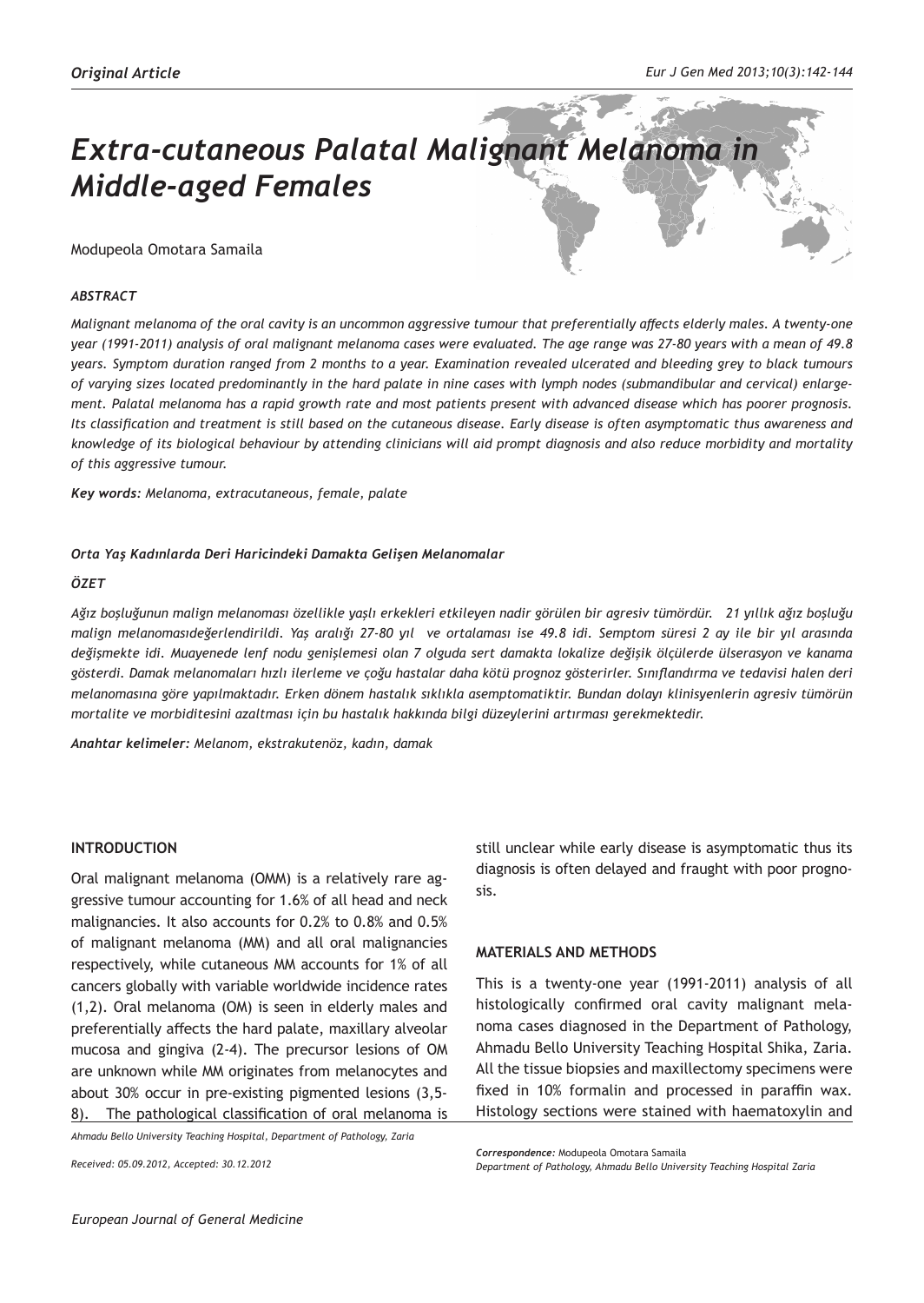eosin. Where applicable, histology sections with heavy melanin pigments were bleached with hydrogen peroxide (H<sub>2</sub>O<sub>2</sub>), potassium permanganate (KMnO<sub>4</sub>) and 1% oxalic acid to visualize tumour cell morphology. Presence of melanin pigment was confirmed using Masson Fontana stain.

## **RESULTS**

A total of 107 malignant melanoma cases were diagnosed within the study period. Of these, seven females and three males had oral cavity tumours. The ages ranged from 27 years to 80 years with a mean of 49.8 years. They presented collectively with varying symptoms of painful bleeding gum, gum discolouration, palatal swelling, maxillary swelling, lower jaw swelling, black sessile oral mass, epistaxis, facial swelling and proptosis. The symptom duration was from 2 months to a year while one patient re-presented with disseminated disease a year later following initial incomplete tumour excision. Two patients gave a history of tooth extraction while the 80 year old elderly female was edentulous. None of the patients gave a positive history of previous oral lesions. All had poor oral hygiene and examination revealed left sided nodular masses in five cases, involving the anterior two-thirds of the hard palate (Figure 1), associated unprovoked bleeding gum and loosened teeth. One female had a 5 cm base sessile nodular mass extending to the inner aspect of the upper lip and one male had a



*Figure 1. Left sided nodular masses, involving the anterior two-thirds of the hard palate*

left mandibular ulcerated firm nodular mass. Two others had right sided maxillary masses pushing the globe up and outwards, with the mass extending to the posterior gingiva. While, the 53 year old man with disseminated disease had widespread palpable cervical, axillary and abdominal lymphadenopathy. In addition, submandibular nodal enlargement was demonstrable in five other cases. Palatal radiographs showed osteolytic lesions with destruction of the maxillary bone. Incisional tissue biopsies and nodal excisional biopsies taken were sent for histopathological diagnosis. One patient had hemi-maxillectomy and died before commencement of chemotherapy. Cut surfaces of the biopsies were grey to solid black and the resection margins of the hemi-maxillectomy showed tumour involvement. Histology sections from all submitted tissues and lymph nodes were similar and showed infiltrating sheets of malignant spindle cells having ovoid nuclei, each containing a prominent eosinophilic nucleolus and having moderate cytoplasm containing melanin pigment (Figure 2), with extensive melanin incontinence within the fibrous stroma.

## **DISCUSSION**

Oral melanoma has a rapid growth rate and patients usually present in advanced stage of the disease with palpable mass or swelling, loosened teeth, bleeding and ulceration as seen in our cases (4). Early disease is often asymptomatic and precursor lesions of palatal mela-



*having ovoid nuclei, each containing a prominent eosinophilic nucleolus and having moderate cytoplasm containing melanin pigment*